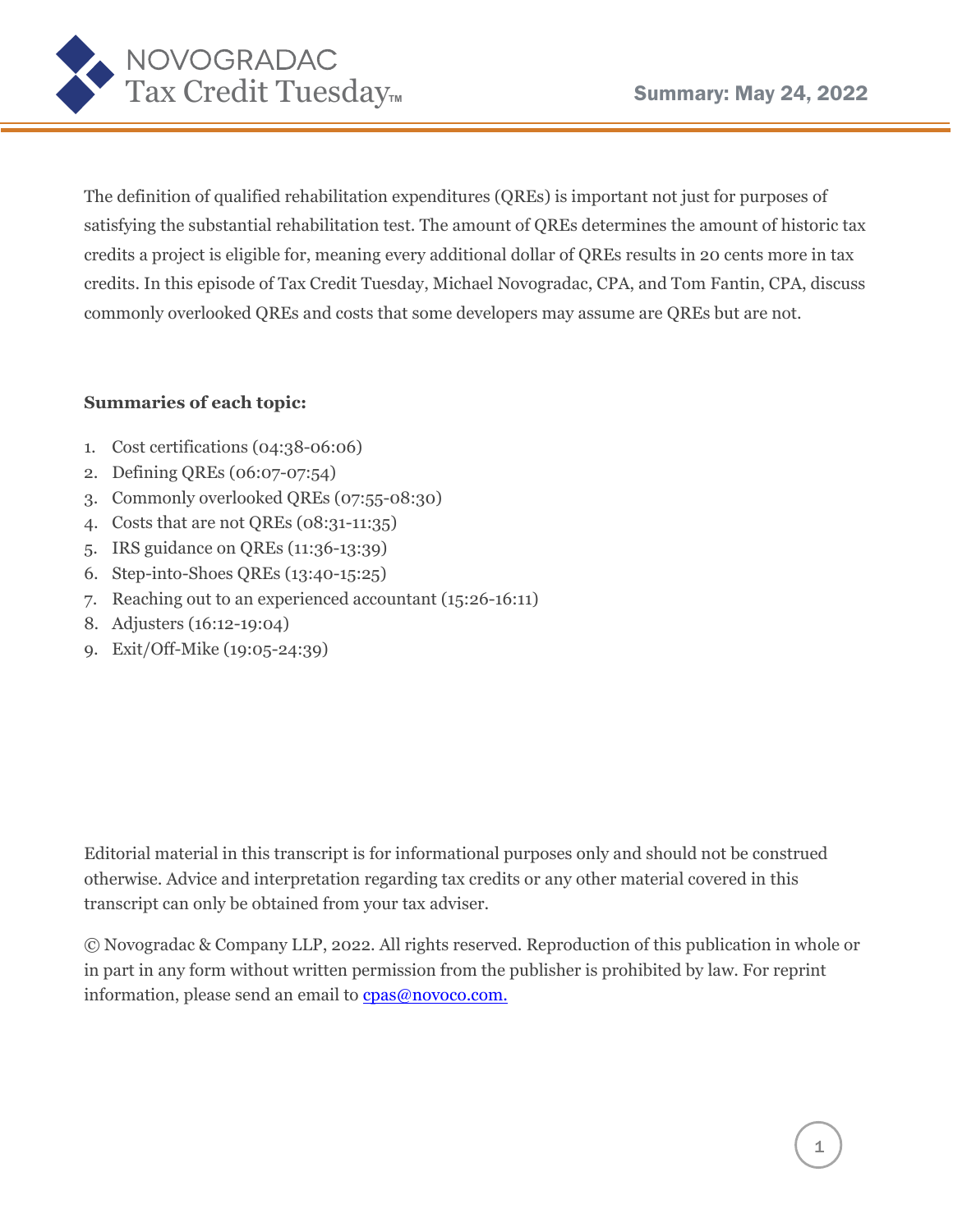

## **Transcript**

[00:00:11] **Michael Novogradac, CPA:** Hello. I'm Michael Novogradac. And this is Tax Credit Tuesday. This is the May 24th, 2022, podcast. Welcome to episode two of a two-part series for historic tax credit developers. Last week, we had a great discussion about what developers need to know about the substantial rehabilitation test. In a nutshell, to qualify for the historic tax credit, a historic rehabilitation project must undergo a "substantial rehabilitation."

That generally means that the qualified rehabilitation expenditures have to exceed the adjusted basis of the building being renovated. Now, if you missed last week's episode, please be sure to check it out. We went into more detail as to how to meet the substantial rehabilitation tasks and how to avoid common pitfalls.

I'll include a link to the episode in today's show notes. Now our episode this week picks up where last week's episode left off. We take a deeper dive into the definition of qualified rehabilitation expenditures or the QRE portion of the substantial rehabilitation test. Now the definition of QREs is important, not just for purposes of satisfying a substantial rehabilitation test. The amount of QREs or qualified rehabilitation expenditures determine the amount of historic tax credits a project is eligible for. In short, every additional dollar of QREs means 20 cents more in tax credits, which translates into more tax credit equity.

This podcast will address several questions. Namely what costs qualify as QREs and what costs do not qualify as QREs? And we'll also cover some commonly overlooked eligible costs. Costs are often overlooked even by experienced historic tax credit developers.

But before we start, I do want to note and emphasize that the historic tax credit is a by-right credit as opposed to an allocated. Now many of our listeners may be familiar with the low-income housing tax credit and new markets tax credit. Both of these are generally speaking, allocated tax credits with a finite amount authorized each year. As a result, developers, project sponsors and community entities generally have to compete for the right to claim or benefit from those tax credits.

Now, by contrast, the historic tax credit is a non-competitive, by-right credit, similar to a renewable energy investment tax credit. This means that if your project meets the program requirements, you can claim the tax credit on your eligible costs. Now there are certification requirements for the historic tax credit that do involve the National Park Service and state historic preservation offices, but there's not a formal or informal competition for tax credits or tax credit financing.

And joining me in this episode is my partner, Tom Fantin of Novogradac's Dover, Ohio office. Tom has extensive experience providing tax audit and consulting services to clients, working with federal tax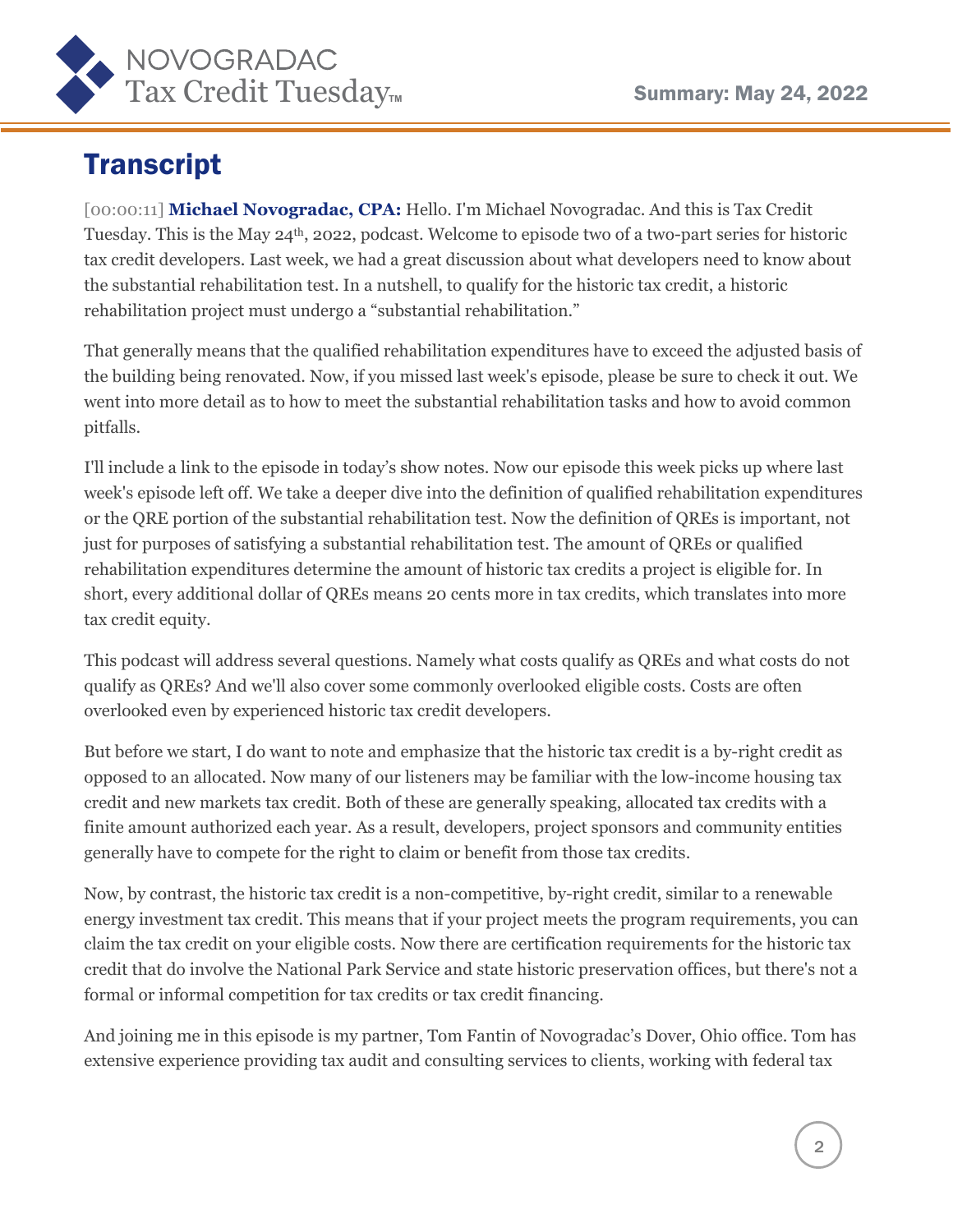

incentives, including opportunity zones, new markets tax credits, renewable energy tax credits and, of course, historic tax credits.

Tom is a frequent speaker at Novogradac and other industry conferences and seminars. So we're very fortunate to have him on the show today to share his insights. If you're ready, let's get started.

[00:03:39] **Michael Novogradac, CPA:** Tom, welcome to the Tax Credit Tuesday.

[00:03:42] **Tom Fantin, CPA:** Hi, Mike, thanks for letting me be a part of this episode.

[00:03:47] **Michael Novogradac, CPA:** Well, it's-glad to have you on, I believe it's your first time, correct?

[00:03:50] **Tom Fantin, CPA:** That is correct.

[00:03:51] **Michael Novogradac, CPA:** Okay. Well, hopefully it won't be your last. So Tom, the historic tax credit is used by developers of historic properties to raise equity capital to finance the renovation of existing notable older buildings. As I mentioned in my introduction, this historic tax credit is an as-of-right credit, which means there's no allocating agency to monitor or confirm the amount of tax credits that a developer qualified for. That said, investors in tax credits want some type of independent confirmation of the amount of tax credits that are being claimed. As such, investors generally require a cost certification. So Tom, maybe you could unpack that a little bit and share your thoughts as to why investors require a cost certification and what that process involves.

[00:04:38] **Tom Fantin, CPA:** Sure, Mike. So as you mentioned, there is no formal process in place to submit a cost certification, and there's no oversight of the amount of credits being claimed. So there is a risk that the IRS could disallow some of these credits. So the investor members at the time they're closing the deal typically want to see financial projections. As part of the process, they'll also include in the operating agreements language that specifies the use of an accountant, approved by the investor member to complete the cost certification process, to provide better assurance that the costs being claimed are qualified.

[00:05:15] **Michael Novogradac, CPA:** So thank you for that. And it is a critical component because you do obviously have the oversight by the IRS, in terms of the IRS could audit a development and disallow some of the costs, and that's what the investors want to avoid. And that's the same truth with other types of tax credits and the cost certification is it gives the investors some comfort that the credits that are being claimed are—the project is eligible for those credits.

So let's talk about the important definition of qualified rehabilitation expenditure. And as I mentioned in the intro, the qualified rehabilitation expenditure or the QRE is the foundation of calculating the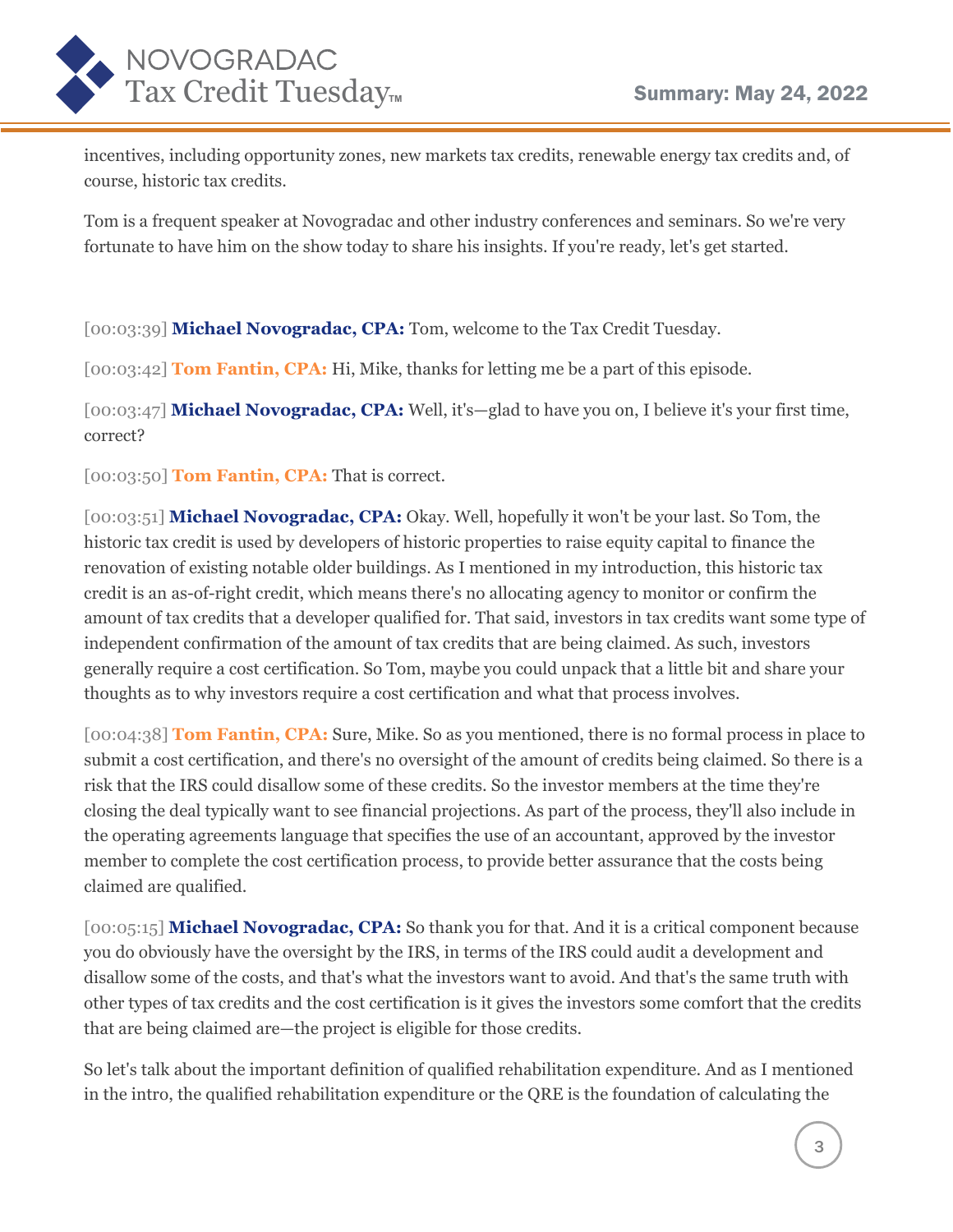

amount of tax credits. And it's a simple calculation. Just take your QREs times 20% and that's amount of credits that you're eligible for.

So maybe you could define for our listeners what qualifies as a qualified rehabilitation expenditure.

[00:06:07] **Tom Fantin, CPA:** Sure. So, so QREs are defined as any amount, properly chargeable to a capital account for property for which depreciation is allowable under IRC Section 168 in which is or is added to non-residential real property, residential rental property, real property which has a class life of more than 12.5 years and in connection with the rehabilitation of a qualified rehabilitation building.

[00:06:38] **Michael Novogradac, CPA:** So maybe you can unpack that a little bit more in terms of it's capitalized to the building, but not capitalized to, say, personal property.

[00:06:46] **Tom Fantin, CPA:** That's correct. Personal property is not included in the definition of a QRE. Typically the, the common types of items are structural components, walls, partitions, floors, windows, doors, plumbing, fixtures, electrical wiring, things of that nature.

[00:07:02] **Michael Novogradac, CPA:** Stuff that basically gets capitalized and depreciated over the life of the building, albeit a separate asset than the underlying acquisition of the building.

[00:07:12] **Tom Fantin, CPA:** Correct. And you can also look at what we call hard costs, which are the things I just previously mentioned, as well as soft costs, which are more of the architect and engineering fees, other types of fees, insurance, real estate taxes, things like that during the construction process.

[00:07:31] **Michael Novogradac, CPA:** So as you kind of go through and when you're working on cost certifications or maybe perhaps more appropriately when you're doing the initial review, when you're helping a client with a financial forecast in advance of beginning renovation, are there some commonly overlooked costs, various expenditures where a developer, even an experienced historic tax credit developer, might think doesn't qualify as QREs?

[00:07:55] **Tom Fantin, CPA:** Yeah, in my experience, I've run across situations where developers sometimes miss the costs related to the operation and maintenance of a building. Those types of costs can be overlooked. This sometimes includes utility connections that take place outside of a building or structures built to protect those utilities, for example, freestanding air conditioning units and things of that nature. Also certain landscaping costs, which site work typically isn't a qualified rehabilitation expenditure, but certain landscaping costs designed to protect the building may also be eligible as well.

[00:08:31] **Michael Novogradac, CPA:** Let's talk about the flip side of that question. You know, what are the costs that are not eligible for tax credits, that don't qualify as QREs. I mentioned earlier personal property, because obviously the personal property isn't part of the building and they gave me a credit for renovating the building, not for buying personal property to put in the building.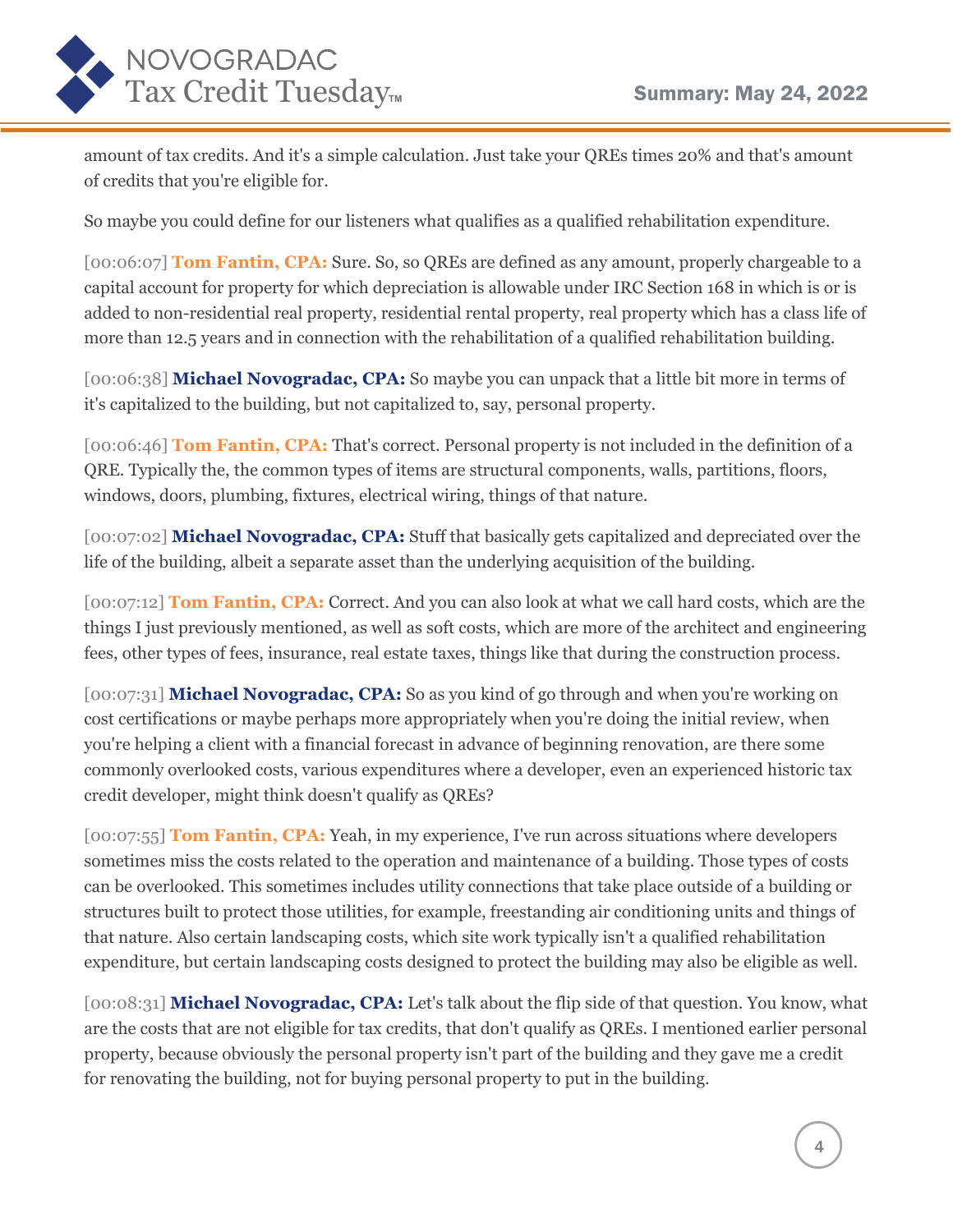

So that's one cost that doesn't get included, but maybe talk about some of the other costs that that many developers may not be aware don't get included.

[00:09:00] **Tom Fantin, CPA:** Yeah. So some of the general ones that, that are common are any type of costs that add to the existing footprint of the building. If you're going outside the original envelope, those types of costs are not eligible, but certain things that might get missed that people think are eligible usually revolve around some of those non-tangible soft costs.

I mentioned architect and engineering fees, real estate taxes, insurance and other fees. I've had some developers assume that all loan fees, for example, are QREs. Loan fees include bank fees, attorney's fees and other costs associated with obtaining a loan. The loan fees related to a construction loan are not direct QREs. Rather they're set up as a separate amortizable asset that's amortized over the life of the loan. It's the amortized portion of that loan that is capitalized to the cost of the construction. So if a loan maturity extends past the placed-in-service date of the qualified building or in the case of a permanent loan where the loan term doesn't begin until after the building's placed in service, that portion of the loan fee amortization that is incurred is expensed and not capitalized.

Therefore things like that would not be included as a QRE.

[00:10:13] **Michael Novogradac, CPA:** So when you're going through and working on a projection, then do you find that you're basically looking at all your hard costs and looking at the hard costs, finding those that qualify and those that don't. And then once you do that, then look at all the soft costs and then figure out how those soft costs get apportioned among your various hard costs or get expensed or other otherwise amortized. And then some subset of the soft costs end up making their way into capitalize the building and qualify as QREs?

[00:10:43] **Tom Fantin, CPA:** That's correct. We, we typically try and look at all the costs being incurred related to the development of that building and determine what is or isn't included.

[00:10:55] **Michael Novogradac, CPA:** Yeah. And it's almost like there's that step function where you start with what you know, and what you know is in and what you know isn't in. And then when you start getting to the soft costs, you have a series of allocations that have to be done.

[00:11:10] **Tom Fantin, CPA:** That's right.

[00:11:11] **Michael Novogradac, CPA:** Go ahead. Do you want to say something else?

[00:11:13] **Tom Fantin, CPA:** Yeah, no, I was just going to mention, even in a situation like a developer fee, we dig into those agreements and if services that are being included in a development agreement, such as a painting financing or accounting services, the portion of the developer fee is usually carved out for those types of services.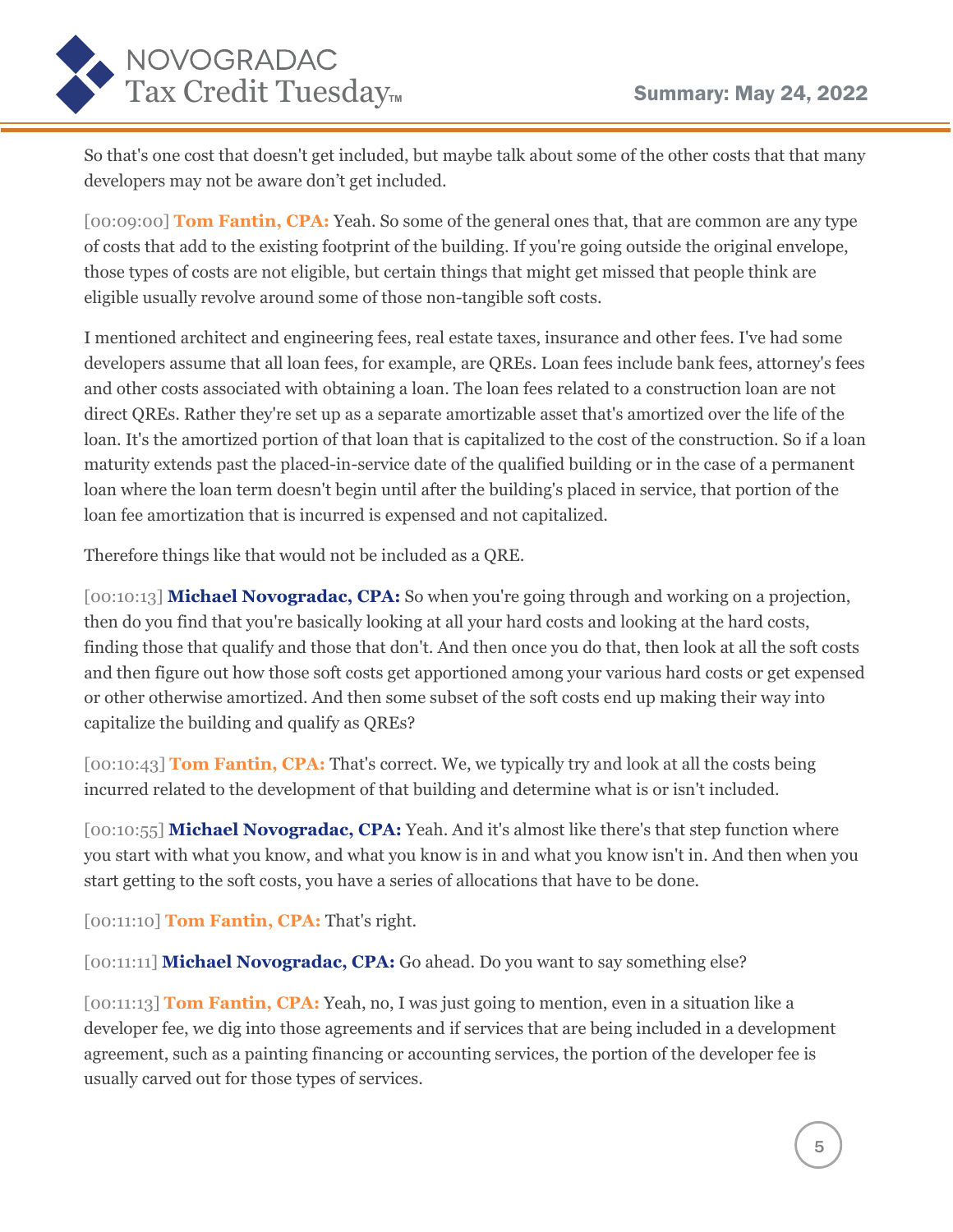

And we'll look at that to help ensure the integrity of the costs.

[00:11:36] **Michael Novogradac, CPA:** So when you and I were preparing for this podcast, we talked about the IRS and how in April, just last month, they published some clarifying guidance on the IRS website as to what costs generally qualify as QREs. And then they also listed costs that generally do not qualify as QREs. And then they had a list of costs that qualify as QREs under certain circumstances. So basically those buckets, the bucket of in, the bucket of out and the bucket of maybe. Was there anything in that guidance that stood out to you?

[00:12:08] **Tom Fantin, CPA:** So there were things that we in the industry already know. But the guidance that you're referring to was expanded to include detailed information about costs associated with flood adaptation. Additionally, this clarifying guidance included costs related to solar panels, wind turbines and geothermal systems, which are generally a five-year property under section 168.

This guidance specifically noted that these costs are not included in the basis of the building and should not qualify for the rehabilitation credit. And it also stated that, the same property that is used to claim a rehabilitation credit cannot also be used to claim an energy credit.

[00:12:51] **Michael Novogradac, CPA:** Right. As you said, you're sort of confirming a lot of what we already knew, but I would encourage the listeners to review the guidance and we'll put a link to it in today's show notes because I do think it's a good refresher just to kind of walk through and look at the categories that the IRS calls out.

So Tom, in last week's episode, Roy Chou and I discussed what developers needed to know about the substantial rehabilitation test when they're buying an historic property. And we also focused on what they need to know when they're buying a historic property from an owner who has rehabilitation work in process.

And in that scenario, there's a step-into-the-shoes rule that can help the building generate more QREs, could you explain that for our listeners?

[00:13:40] **Tom Fantin, CPA:** Sure. So if you're a taxpayer or a buyer who purchases a building from another taxpayer who incurred QREs prior to that acquisition, the buyer can claim the previous owners' QREs as part of their overall HTC basis. As long as the rehabilitation expenditures incurred by the previous owner were not placed in service.

As you and Roy discussed last week, the costs must still meet the measuring period rules and are included in the substantial rehabilitation computation. But in general, the buyer shall be treated as having an incurred the QREs incurred by the seller on the date that the transfer or incurred the expenditure.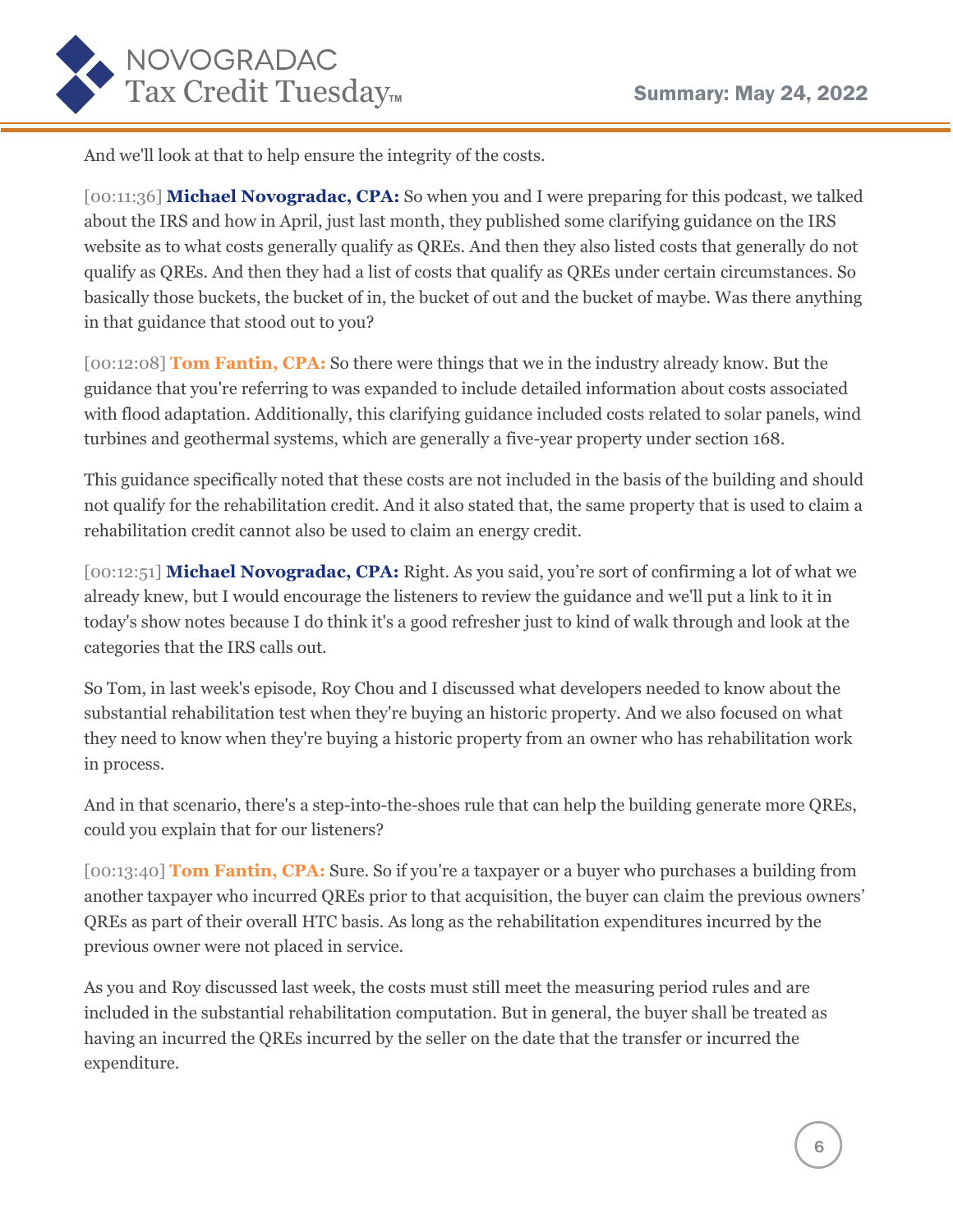

So if the previous owner did place the rehabilitation in service, the purchase of the property is characterized as an acquisition cost. It would be ineligible for inclusion as a QRE.

[00:14:39] **Michael Novogradac, CPA:** How often do you see buyers avail themselves of this opportunity? You're going to say often? Not very often? Not as often as they could?

[00:14:48] **Tom Fantin, CPA:** I would probably lean to maybe not as often as they could. Sometimes, those buyers just lump all of that into the acquisition costs, but not realizing that some of that work may have previously been completed.

[00:15:03] **Michael Novogradac, CPA:** So maybe that brings me to my next question because probably the situation when they reach out to you after they've negotiated the purchase agreement, they didn't think to carve out a portion of the purchase agreement to be stepping into the shoes of the QREs. So my next question is if I'm a developer and I'm assessing the feasibility of renovating the possibly historic tax credit property, when should I call you?

[00:15:26] **Tom Fantin, CPA:** That's a good question. And ideally, I would say you'd want to reach out once you have a project site in mind and before speaking with an investor. So, we at Novogradac can assist with preparing financial models as mentioned that will provide a good estimate of the QREs and the HTCs, to be claimed, which, as we mentioned, an investor is most likely going to request anyway.

So if you're starting to run the numbers behind the sources and uses of a project, that's a good time to call. If you're already past that point though, and you're in the process of negotiating with an investor or you've even closed a deal at that point, it's still always a positive thing to call us because we can assist you with the process of preparing the cost certification to help maximize those credits.

[00:16:12] **Michael Novogradac, CPA:** And as you noted earlier, obviously if you haven't finalized the negotiation for the purchase price of the building, reaching out to us and working with the seller of the building to see if they have any in-progress expenditures that you can step into the shoes of that can add to the qualified rehabilitation expenditures.

And then maybe you could say something about the importance of having a good estimate of historic tax credits when they initially negotiate with the investor and how you won't actually know what your historic tax credits are because the only thing you know about a budget is that's not what's going to happen.

You hope you have sufficient contingency that it comes in at a lower cost. Oftentimes it comes in at a higher cost and your rehabilitation, your actual tax credits are going to be a function of what you actually spend the dollars on. So there will be some variability in the amount of credits that you ultimately claim versus what you project.

So can you say something about what investors generally provide for in terms of adjusters?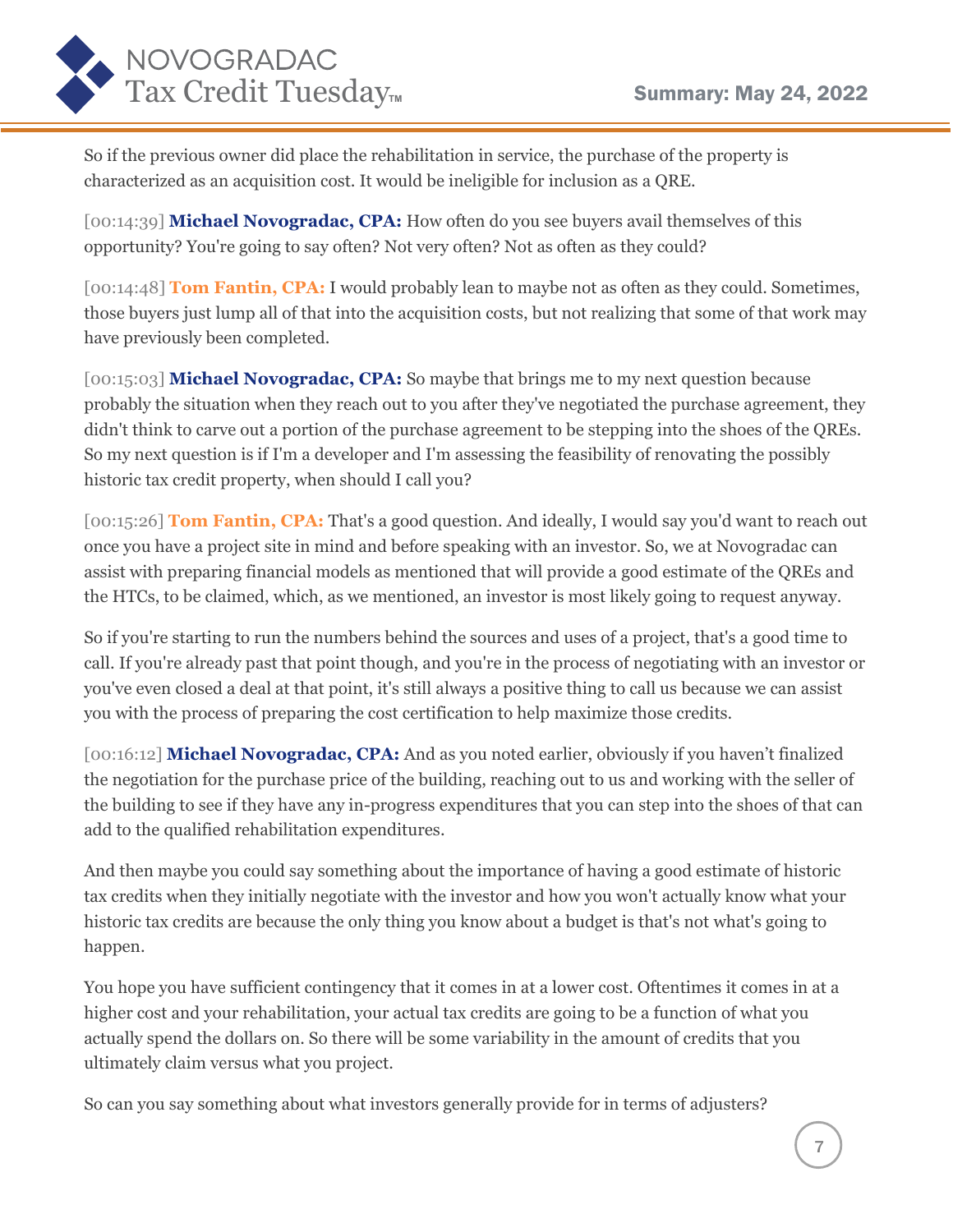

[00:17:09] **Tom Fantin, CPA:** So typically investors will include adjusters in their operating agreements, as far as what the credits are, and those can be upward or downward adjusters. The downward adjusters are typically looked at like a penalty if you don't reach a certain threshold as to where the credits fall out to be. In the upward adjusters, will usually be capped to a certain dollar amount.

So if you go well over budget and incur a lot more QRE expenses, they only pay up to a certain point.

[00:17:43] **Michael Novogradac, CPA:** I like to point out the adjuster factor because it just shows you how important it is to have a really good estimate of historic tax credits. You don't want to end up so short that you have so many more historic tax credits that the cap on the adjuster kicks in, such that you're generating additional historic tax credits, but not getting more equity.

And then similarly, you don't want to go in promising a certain amount of historic tax credits and then find you don't deliver. So you get a downward adjuster and then you lose that tax credit equity. And now your project isn't as financially viable as it would have been because just as a, you know, it's an indirect way or direct way of saying you want to have really good estimate to begin with.

And you want to make sure that you understand the adjuster provisions and how they work operationally from the financing of your development. Once again, that's what, all of that gets dealt with in the financial modeling. And you can run stress tests and the rest. Tom, I want to thank you for joining me on the podcast.

I'm sure our listeners are going to reach out to you with their specific questions. So if you could share your email address and I'll also include it in today's show notes.

[00:18:47] **Tom Fantin, CPA:** Sure, you can reach me at any time at Tom.Fantin@novoco.com.

[00:19:05] **Michael Novogradac, CPA:** And that'll be posted also, as I mentioned in our show notes at www.novoco.com/podcast. Now to our listeners and you hang around, Tom, I have some Off-Mike questions for you in a moment, which is always a fun part of the podcast, but for our listeners, please be sure to tune into next week's episode of Tax Credit Tuesday. Next week's episode is going to focus on new market tax credits and a particular sort of structuring opportunity. My partner, Bryan Hung, and I will discuss what is really underutilized and it's a really beneficial way to qualify a business for new markets tax credit financing and to serve low-income households, families and persons, even when a business is not located in an eligible census tract. The technique you might have guessed is using target populations. And I would note that even if your business is in an eligible census track, such that you might think targeted populations isn't something you need to be focused on, that tract that you're in may not be sufficiently distressed to attract new markets tax credit subsidized financing.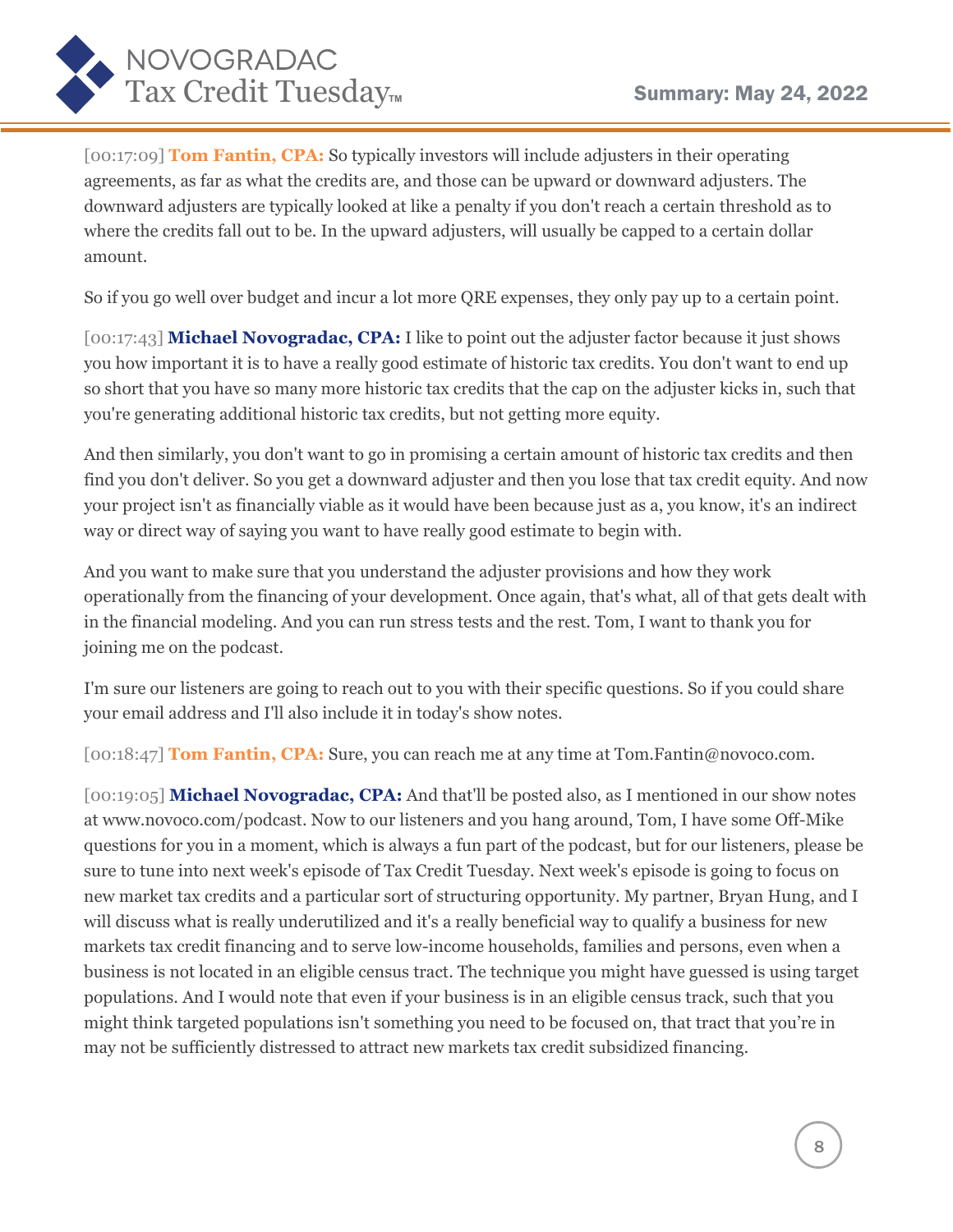

Whereas a targeted populations approach may enable your business or nonprofit to serve more highly distressed persons and families and thereby attract new market tax credit financing. So please tune in next week and find out how to avail yourself of this tool or this option. You can make sure that you're notified of that episode and each week's episode, by following or subscribing to the task road, Tuesday podcast, go to **www.novoco.com/podcast** to subscribe to and stream the show.

You can also follow us. Subscribe attached for Tuesday on iTunes, Spotify, Google Podcast, Stitcher and Radio Public.

[00:20:47] **Michael Novogradac, CPA:** Now I'm pleased to reach our Off-Mike section where listeners get some off-topic advice and words of wisdom from our podcast guests. Since this is part two of our historic tax credit developer series, I'm going to start by asking Tom the same questions that I asked Roy last week.

So I'm looking forward to your answers, Tom. So the first question and these aren't coming as a surprise to you because you listened to last week's podcast.

[00:21:12] **Tom Fantin, CPA:** That's correct.

[00:21:13] **Michael Novogradac, CPA:** So what's the best career advice you've ever gotten?

[00:21:17] **Tom Fantin, CPA:** So, I think for me, I had a mentor once tell me to not accept no to a question that I have if it hinders me from reaching my goals. You know, they explained to me to understand why I received that response in the first place and adjust my timing of the question or the strategy about how I develop that question to achieve my desired results.

[00:21:42] **Michael Novogradac, CPA:** So, can you give an example of how you put that in practice?

[00:21:45] **Tom Fantin, CPA:** Yeah, a real good example is, you know, trying to get new business. If you inquire somebody, you know that, "Hey, I want to work with you. And, I think we can provide the services for you," and they say, no, sometimes it's just about timing. Maybe for them, it's not the right timing to switch firms and things like that, but keep your perseverance up and keep fresh in those people's heads.

[00:22:08] **Michael Novogradac, CPA:** Yeah. Next, you know, it's a popular topic on this podcast. What's your favorite work-life balance tip?

[00:22:15] **Tom Fantin, CPA:** So probably an answer, you get a lot, but I may have to agree with, it is to find an activity or a hobby to help take your mind away from work and just reset nowa and then. You know, whether it's reading, exercising, as we mentioned last week, cooking, or anything else that that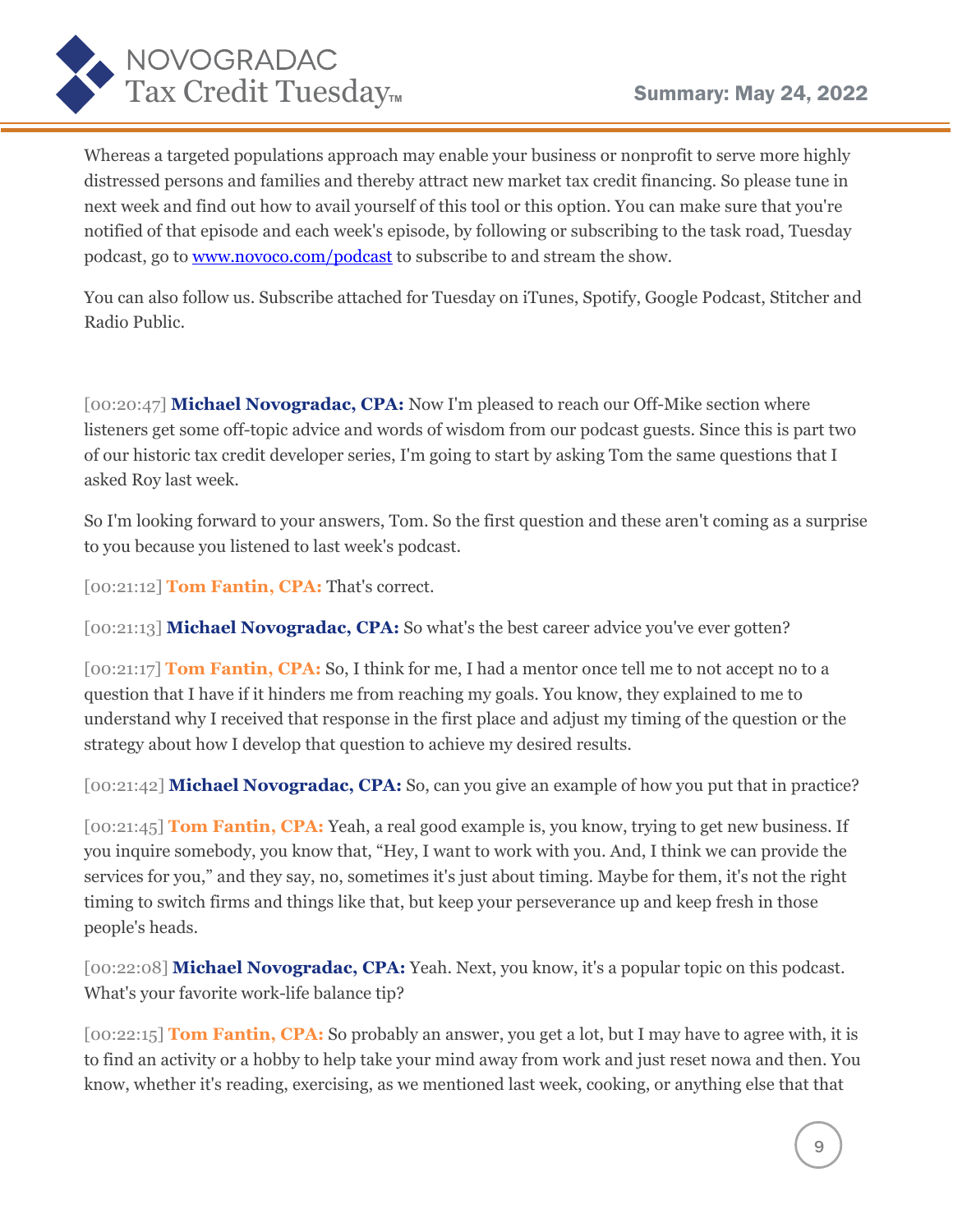

can kind of give you a break from the day-to-day nuances and things we deal with at work. It's important to take time for those activities as well.

[00:22:41] **Michael Novogradac, CPA:** So you mentioned cooking from last week's podcast. So last week I asked Roy what's a skill or talent most people don't know you have. And how did you develop that skill or talent? And Roy did say that he was a great chef and obviously now, not only I, but many others are asking him to cook for them.

So I'll ask you the same question, but be careful. It might lead people to ask you.

[00:23:06] **Tom Fantin, CPA:** And understood and cooking is not my forte, but one of the skills I have that a lot of people don't know is I play the guitar. Actually, in a prior life, I was in a band that Cleveland Magazine here in Ohio had named the Best Bar Band in Northeast, Ohio, at one time. So, I developed that skill through, as mentioning in my previous comment, just taking some time for that work-life balance. But, to this point I've been playing guitar for almost 35 years. And, just use that as a good break. So, maybe I can provide, some musical entertainment while Roy cooks a dinner.

[00:23:45] **Michael Novogradac, CPA:** And what was the name of that band?

[00:23:47] **Tom Fantin, CPA:** The band at that time was called The Knockoffs.

[00:23:49] **Michael Novogradac, CPA:** Got it. Got it. That sounds like a good bar band name.

[00:23:52] **Tom Fantin, CPA:** Right.

[00:23:54] **Michael Novogradac, CPA:** And so I presume that was electric guitar? Do you play acoustic guitar now?

[00:23:58] **Tom Fantin, CPA:** Yeah, that was electric guitar. I'm actually in a band now, just a small downsize acoustic thing that I play acoustic guitar in as well. And just do that on some weekends now and then as well.

[00:24:11] **Michael Novogradac, CPA:** And then what type of music is your—do you play a certain type of music?

[00:24:16] **Tom Fantin, CPA:** Yes. So, so our genre really focuses on what I would say is the '80s and '90s kind of pop alternative scene, but on an acoustic level.

[00:24:27] **Michael Novogradac, CPA:** Got it. Well, that's great. It was good to hear those ideas and learn a little bit more about you. So, thank you again, Tom, and to our listeners. I'm Mike Novogradac. Thanks for listening.